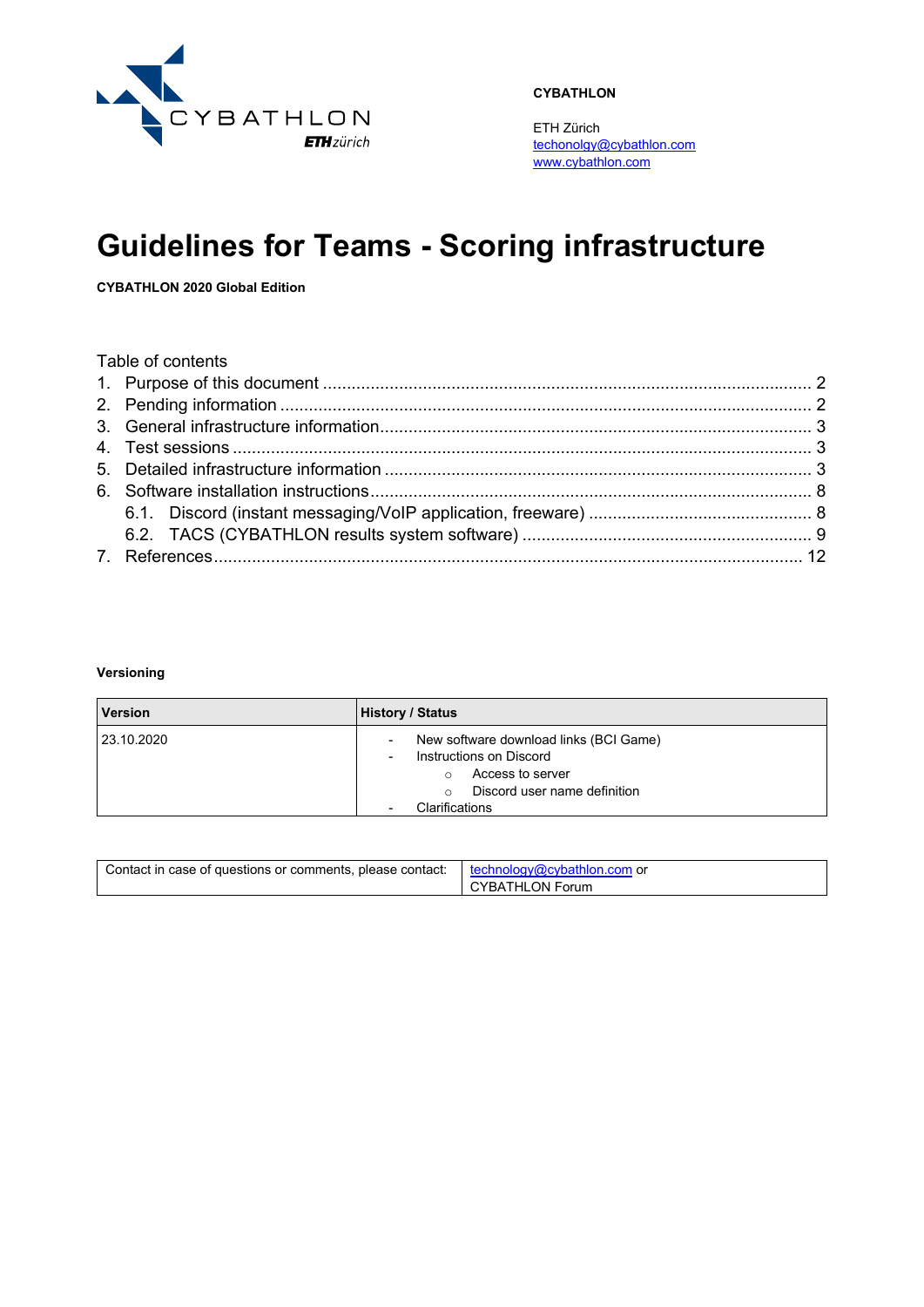### **Dear Teams**

We, the CYBATHLON community, share a common vision: A world without barriers!

Together, we have been incredibly successful in the last years! However, we are just at the beginning of our journey. In order to move people and technology together, we need to communicate together, plan together, and work together. The competition in November will attract media from all over the world. We can reach so many people! Health and safety of everyone involved has highest priority. An accident or incident will have an impact on our mission. We all need to be careful, considerate and fair! Please do not take any risk!

We are very much looking forward to the CYBATHLON 2020 Global Edition! Thank you so much for being part of this!

### All the best The CYBATHLON organising committee

## <span id="page-1-0"></span>**1. Purpose of this document**

The instructions in this document are **essential** for the success of the CYBATHLON 2020 Global Edition. It is the basis for a **valid participation** of your team in the races, the **presentation of**  your team in the live programme, the social media channels, and on the CYBATHLON platform. Please read the guidelines carefully and use the **checklists** for your preparations.

# <span id="page-1-1"></span>**2. Pending information**

| Item | <b>Description</b> | Date of delivery |
|------|--------------------|------------------|
|      | -                  |                  |
|      |                    |                  |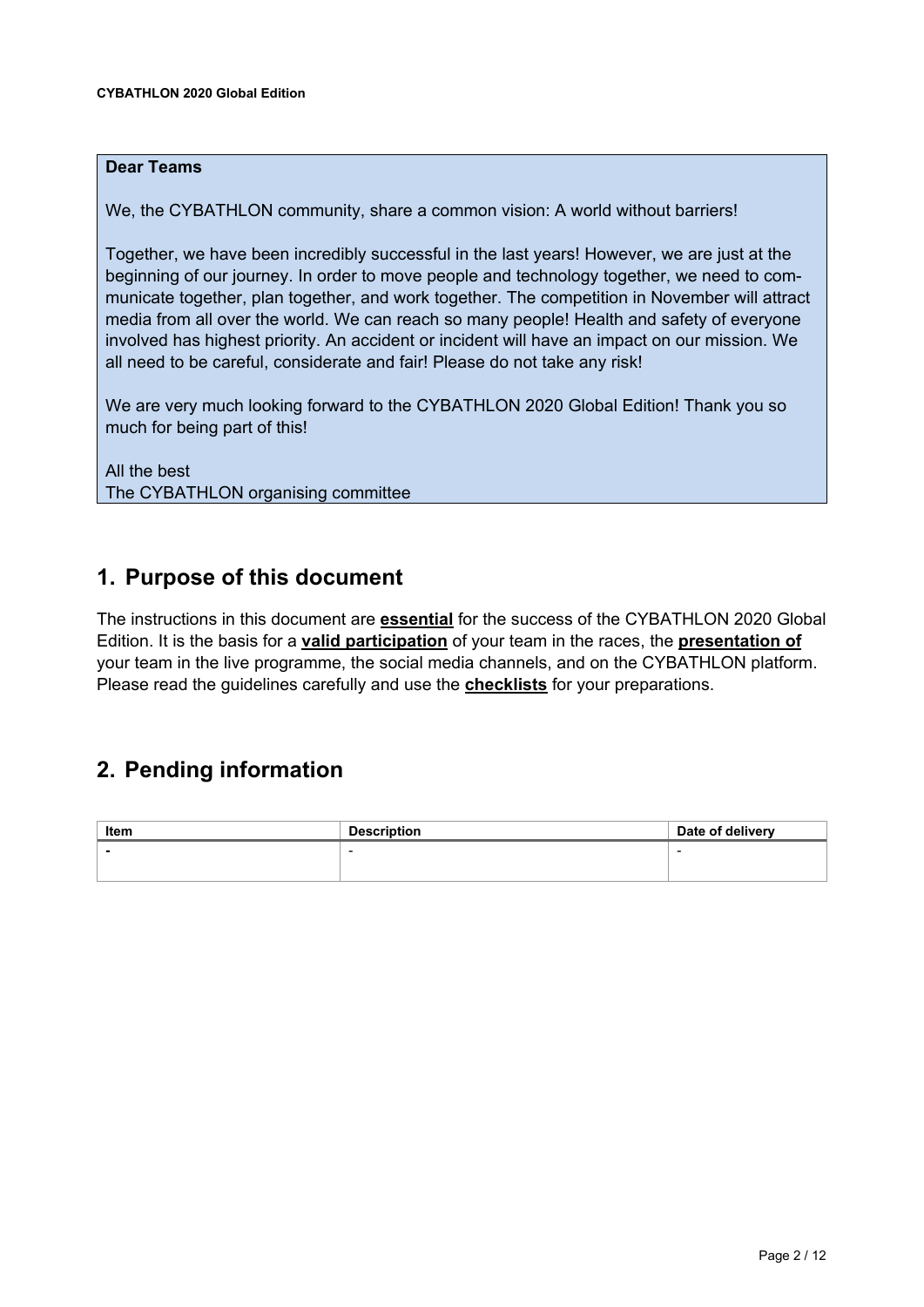# <span id="page-2-0"></span>**3. General infrastructure information**

The person that is scoring the pilot according to the referees' decisions is called time-keeper.

The infrastructure for the scoring system must be organised by the hub. It consists mainly of a Windows laptop or desktop PC that is connected to the internet (a wired connection is mandatory). It has the CYBATHLON results management software "TACS" installed. It is connected to a monitor in the start area and to a monitor in the finish area. For BCI and FES, start and finish monitor are the same monitor, i.e. only one monitor is necessary. On the monitors, TACS will display the countdown prior to the race, the current result during the race and the final result as well as the current overall ranking after the race.

An additional laptop or PC that is connected to the internet is required to present the livestream in the finish area (or close to the pilot in case of BCI and FES).

An official time-keeper will use TACS onsite at the hub to manage the start signal of the races, do the scoring during the race based on the referees decisions in real-time and with that, send the results to the results database in Zurich in real-time.

Several minutes before the races, a person of the CYBATHLON Mission Control Centre (MCC) in Zurich (MCC) will be in contact with the hub manager to make sure that everyone is ready for the race. Ideally, the hub manager is the manager of your team. The hub manager needs to have a laptop and a smart phone.

Our main communication software will be Discord.

# <span id="page-2-1"></span>**4. Test sessions**

In order to have an infrastructure that is already checked on competition day and to train all persons involved in the results processing, we will test your infrastructure and train the processes. In several test cases, we will test the connections to our results database and test back-up procedures with you.

<span id="page-2-2"></span>You will receive an invitation to a test session.

# **5. Detailed infrastructure information**

The items required for a hub with one competition track are listed below (see also Figures 1-3). If your hub organises multiple tracks, you might have to organise multiple scoring infrastructure sets. In that case, please contact the CYBATHLON team [\(technology@cybathlon.com\)](mailto:technology@cybathlon.com) to agree on the number of sets to be organised.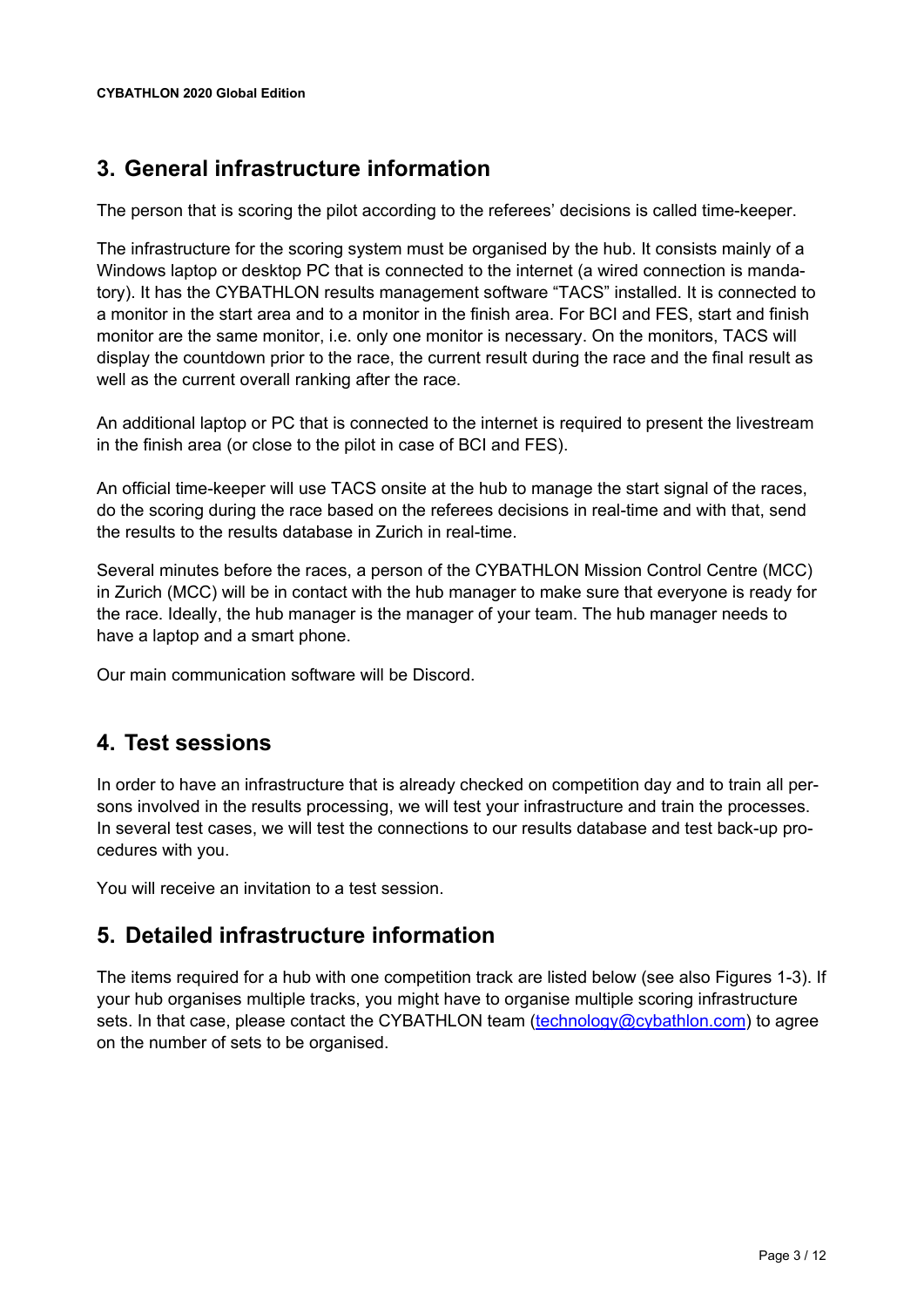#### **CYBATHLON 2020 Global Edition**



Figure 1 – General setup for BCI.



Figure 2 – General setup for FES



Figure 3 – General setup for ARM/LEG/EXO/WHL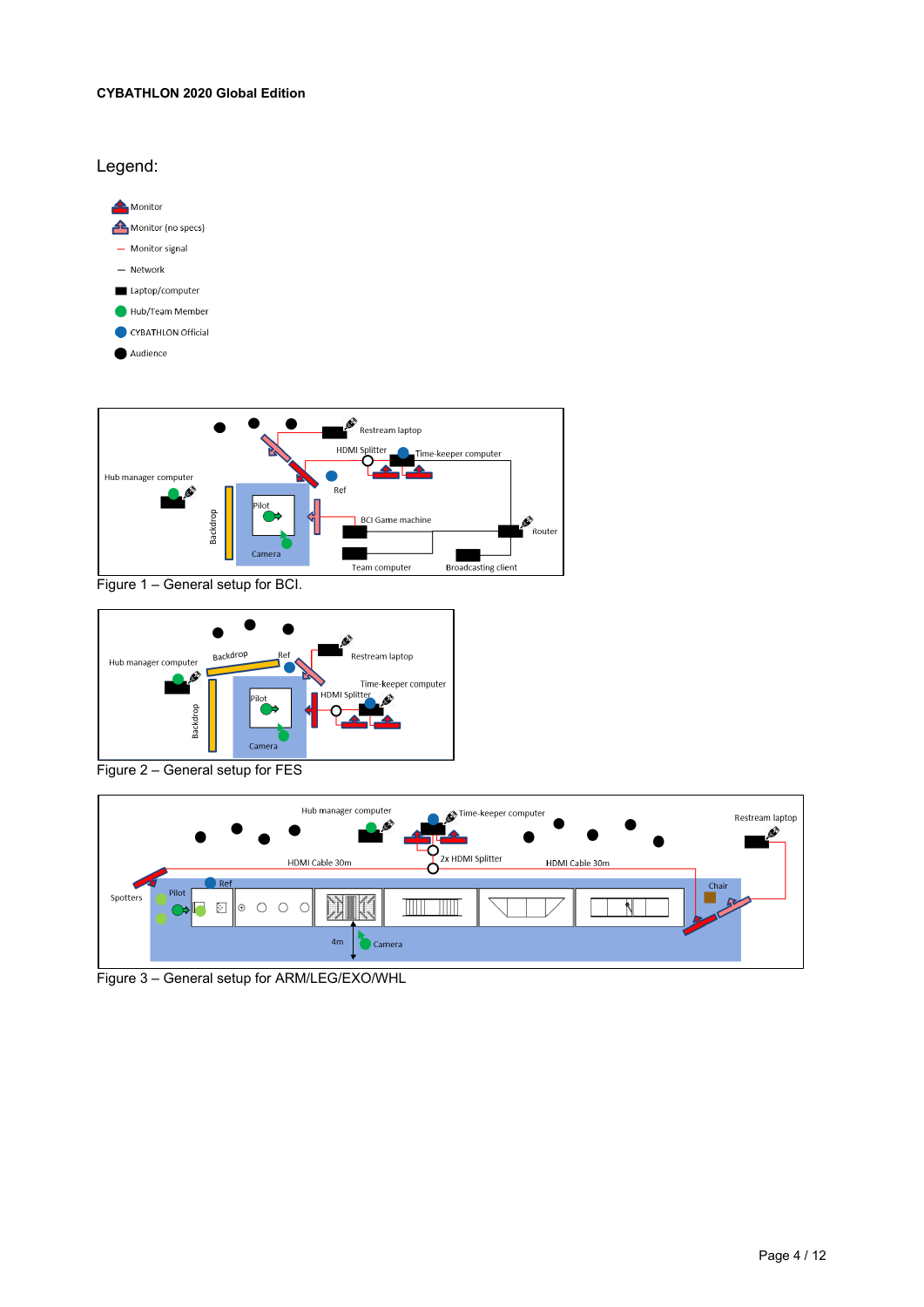#### **CYBATHLON 2020 Global Edition**



Figure 4 - Examples of TACS back-end (left) and TACS front-end screens (right).

**The hub manager table** – infrastructure for communication with the CYBATHLON Mission Control Centre (MCC) at ETH Zurich:

| Amount   Person/Object | <b>Details</b>                                                                                          |
|------------------------|---------------------------------------------------------------------------------------------------------|
| hub manager            | A member of the hub/team. Ideally, the team manager.                                                    |
| laptop                 |                                                                                                         |
| smart phone            | The instant messaging/VoIP application "Discord" must be<br>installed (see below for more information). |
| headset                |                                                                                                         |

**Time-keeper table** – infrastructure to score the pilots performances and to communicate with the CYBATHLON Mission Control Centre (MCC) in Zurich. It is important that the time-keeper sees the referee during the race at all times. Please position the time-keeper table accordingly.

| <b>Amount</b> | Person/Object                     | <b>Details</b>                                                                                                                                                                                                                                                                                                                                                                                                                                                                                                                                                                                                                   |
|---------------|-----------------------------------|----------------------------------------------------------------------------------------------------------------------------------------------------------------------------------------------------------------------------------------------------------------------------------------------------------------------------------------------------------------------------------------------------------------------------------------------------------------------------------------------------------------------------------------------------------------------------------------------------------------------------------|
|               | official CYBATHLON<br>time-keeper | The time-keeper is recruited by the CYBATHLON organising<br>committee. We may contact you for supporting the recruit-<br>ment.                                                                                                                                                                                                                                                                                                                                                                                                                                                                                                   |
|               | "time-keeper com-<br>puter"       | Windows laptop or desktop PC (minimum require-<br>$\bullet$<br>ments: Intel i5 6h Gen (recommended: i5 8h Gen or<br>newer) processor, 16 GB RAM<br>Admin rights (e.g., system clock of the computer<br>$\bullet$<br>must be changed)<br>Wired internet connection<br>Output socket to the monitor (recommended is<br>$\bullet$<br>HDMI)<br><b>CYBATHLON results management software "TACS"</b><br>$\bullet$<br>and the instant messaging/VoIP application "Dis-<br>cord" installed<br><b>FES only:</b> The time-keeper computer requires a USB port<br>with the ANT dongle (sent together with the smart trainer)<br>plugged in. |
| 2             | monitors                          | One monitor for the TACS back-end (GUI for time-<br>keeper, see figure 4)                                                                                                                                                                                                                                                                                                                                                                                                                                                                                                                                                        |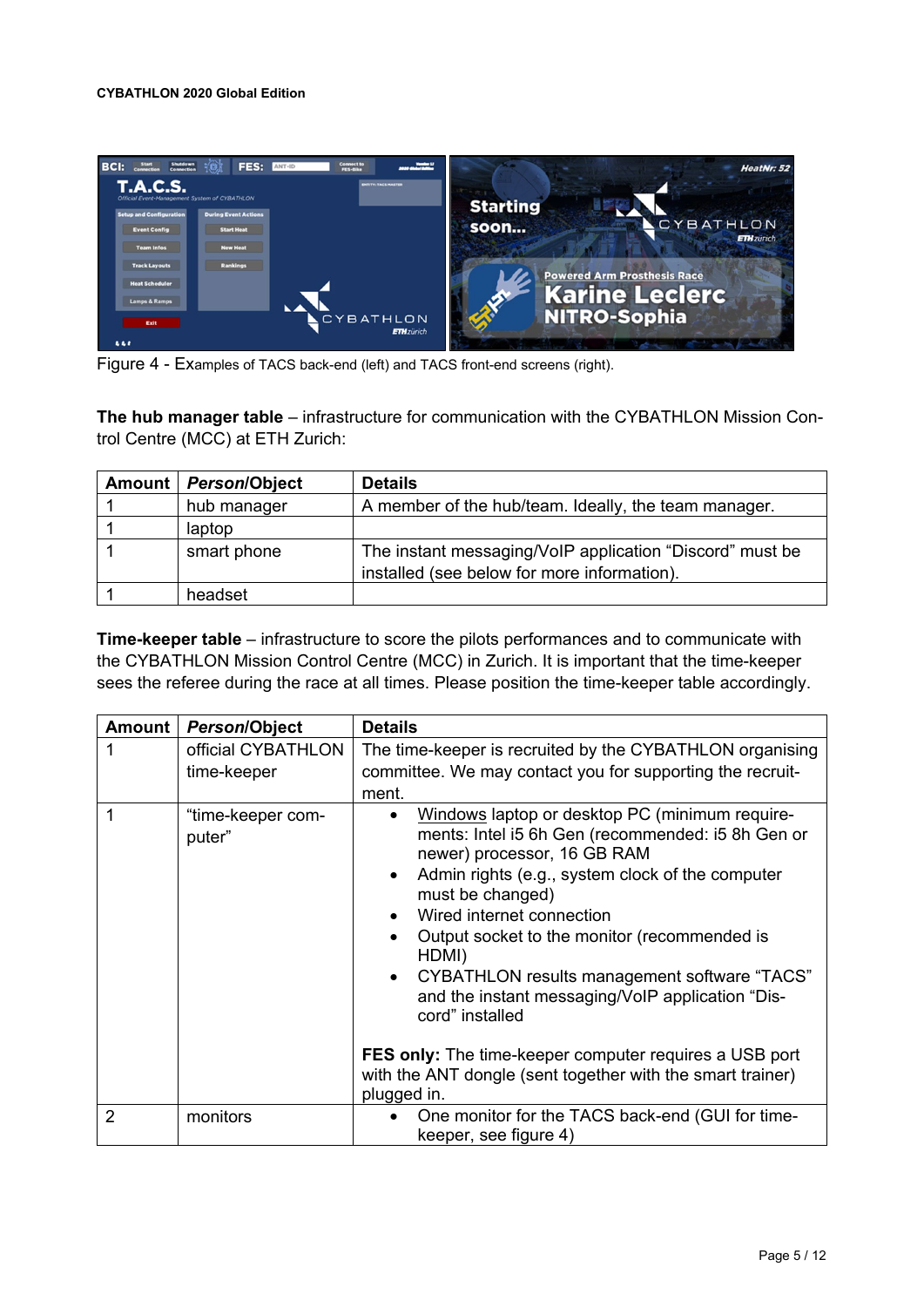#### **CYBATHLON 2020 Global Edition**

|          | One monitor for the TACS front-end (information to<br>the pilot and the audience, see figure 4)<br>(in case of a laptop, one monitor can also be the one of the<br>laptop) |
|----------|----------------------------------------------------------------------------------------------------------------------------------------------------------------------------|
| mouse    | Touchpad of a laptop is insufficient.                                                                                                                                      |
| keyboard |                                                                                                                                                                            |

| laptop, desktop PC | "Discord" app installed and a wired internet connection |
|--------------------|---------------------------------------------------------|
| or mobile phone    |                                                         |
| headset            |                                                         |
|                    |                                                         |

| $ -$ |  |
|------|--|

### **BCI only – BrainDrivers infrastructure**

| <b>Amount</b> | <b>Object</b>                     | <b>Details</b>                                                                                                                                                                                                                                                                                                                                                                     |
|---------------|-----------------------------------|------------------------------------------------------------------------------------------------------------------------------------------------------------------------------------------------------------------------------------------------------------------------------------------------------------------------------------------------------------------------------------|
|               | "BrainDrivers game<br>computer"   | Desktop PC (minimum requirements: 16 GB RAM,<br>$\bullet$<br>admin rights, two integrated network cards, recom-<br>mended OS: Windows)<br><b>BrainDrivers installed</b><br>$\bullet$<br>Connected to the time-keeper computer and to the<br>$\bullet$<br>broadcasting client<br>The second network card is dedicated for a connec-<br>$\bullet$<br>tion to the teams BCI computer. |
|               | "broadcasting client<br>computer" | Windows laptop or PC (minimum requirements: 16<br>$\bullet$<br>GB RAM, admin rights)<br><b>BrainDrivers installed</b><br>Discord installed<br>Connected to the time-keeper computer, the BCI<br>$\bullet$<br>game computer and the internet                                                                                                                                        |
|               | router                            | The router shall connect BCI game computer, broadcasting<br>client and time-keeper computer and shall provide wired in-<br>ternet connection for the broadcasting client and the time-<br>keeper computer.                                                                                                                                                                         |

**ARM/LEG/EXO/WHL only: Start zone** – infrastructure to present the countdown to the pilot and show the results from the other hubs):

| Amount | <b>Object</b>                          | <b>Details</b>                                                                                                                                                                                                    |
|--------|----------------------------------------|-------------------------------------------------------------------------------------------------------------------------------------------------------------------------------------------------------------------|
|        | HDMI splitter and<br><b>HDMI</b> cable | Splits the front-end monitor signal from the time-keeper<br>computer and sends the signal to the monitor in the start<br>zone. If an alternative to a HDMI signal is used, please find<br>a solution accordingly. |
|        | monitor                                | recommended size: 27" or bigger, 1080p                                                                                                                                                                            |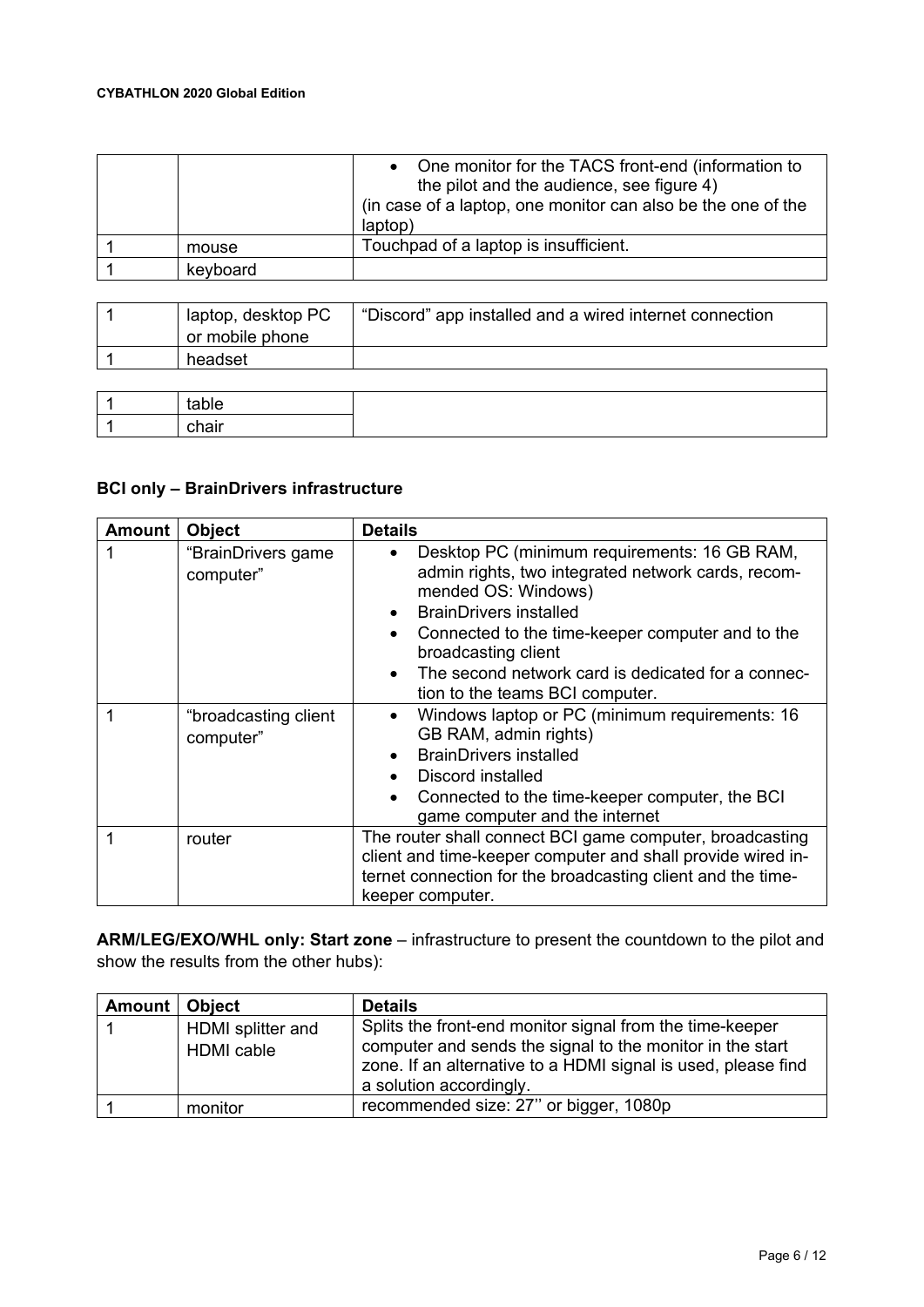| additional infrastruc- | Infrastructure that is needed to position the monitor at the |
|------------------------|--------------------------------------------------------------|
| ture (tables, con-     | pilot's eye height (while standing for ARM/LEG/EXO and       |
| structions)            | while sitting for WHL/BCI/FES                                |

**All disciplines: Finish zone** – infrastructure to present the performance results, the ranking of the pilot related to that performance and the livestream).

| Amount   Object |                                        | <b>Details</b>                                                                                                                                                                                                     |
|-----------------|----------------------------------------|--------------------------------------------------------------------------------------------------------------------------------------------------------------------------------------------------------------------|
|                 | HDMI splitter and<br><b>HDMI</b> cable | Splits the front-end monitor signal from the time-keeper<br>computer and sends the signal to the monitor in the finish<br>zone. If an alternative to a HDMI signal is used, please find<br>a solution accordingly. |
|                 | monitor                                | recommended size: 27" or bigger, 1080p                                                                                                                                                                             |

| "restream computer"                                         | BBM productions directly restreams the camera signal you<br>provide us back to the hub via Discord in order that you can<br>see what you are filming and that the people in the hub can<br>see what is filmed.<br>Laptop or desktop PC (min: 8GB RAM) |
|-------------------------------------------------------------|-------------------------------------------------------------------------------------------------------------------------------------------------------------------------------------------------------------------------------------------------------|
|                                                             | Connected to the internet                                                                                                                                                                                                                             |
|                                                             | The instant messaging/VoIP application "Discord"<br>$\bullet$<br>must be installed (see below for more information).                                                                                                                                  |
| monitor                                                     |                                                                                                                                                                                                                                                       |
| additional infrastruc-<br>ture (tables, con-<br>structions) | Infrastructure that is needed to position the monitor at the<br>pilot's eye height (while standing for ARM/LEG/EXO and<br>while sitting for WHL/BCI/FES                                                                                               |
|                                                             |                                                                                                                                                                                                                                                       |
| chair                                                       | for the pilot (suggestion)                                                                                                                                                                                                                            |

| Instructions regarding the placement of the branding on the ARM, LEG, EXO and WHL race in-      |
|-------------------------------------------------------------------------------------------------|
| frastructure and the placement of the backdrops for the BCI and FES setup will be provided in   |
| separate guidelines. The branding will be sent to you together with other material and race ob- |
| jects.                                                                                          |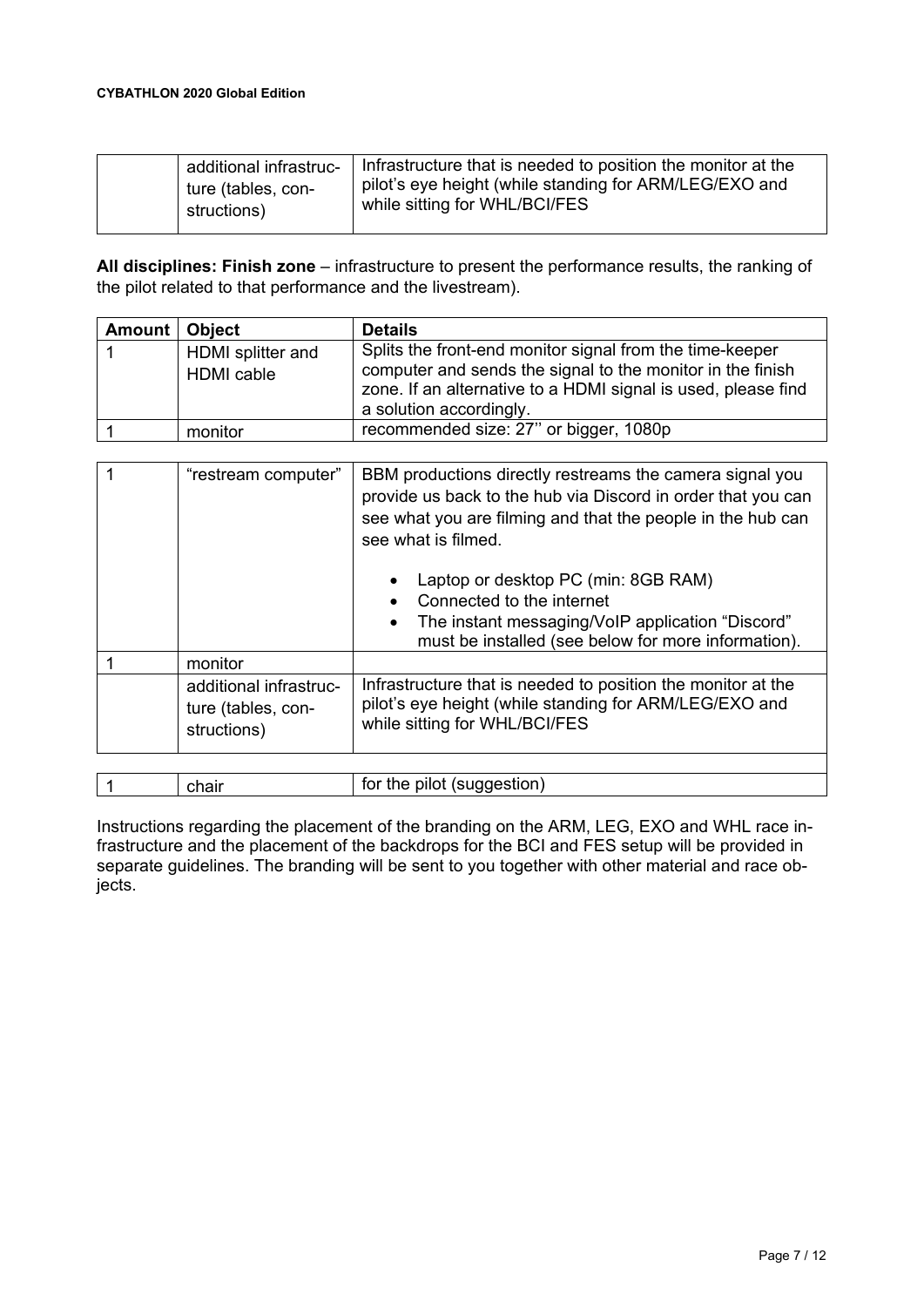# <span id="page-7-0"></span>**6. Software installation instructions**

### <span id="page-7-1"></span>**6.1. Discord (instant messaging/VoIP application, freeware)**

Please download the discord software on the devices mentioned in this document from here [https://discord.com/.](https://discord.com/) Please register when launching Discord the first time and test as far as possible. You will receive further instructions with the invitations to your test sessions.

If you register for Discord taking a role during the event, please use the following **username** in order that we can identify you easily.

(If you missed this you can always change your username afterwards: [https://support.dis](https://support.discord.com/hc/en-us/articles/213480948-How-do-I-change-my-Username-)[cord.com/hc/en-us/articles/213480948-How-do-I-change-my-Username-\)](https://support.discord.com/hc/en-us/articles/213480948-How-do-I-change-my-Username-)

City: City of your hub. Role:

- Mgr: Manager
- Film: Filming camera person
- Com: Communication person (who will do an interview with the pilot/team member after a race.
- TK: Time-keeper

[IOC-country code\\_](https://en.wikipedia.org/wiki/List_of_IOC_country_codes)City\_[Mgr/Film/Com/TK]\_FirstName

Example:

- RUS\_Moscow\_Mgr\_Anna
- ITA Padova Com Alberto
- JPN Wakayama Film Alice

The username can only have between 2 and 32 characters. In the case you need to many characters please use meaningful abbreviations of your city's name.

CYBATHLON will instruct the time-keepers to create a username.

Use the following Link to join the CYBATHLON 2020 server on which all communication will happen; for both testing and the event.

Discord Server:<https://discord.gg/zw99744>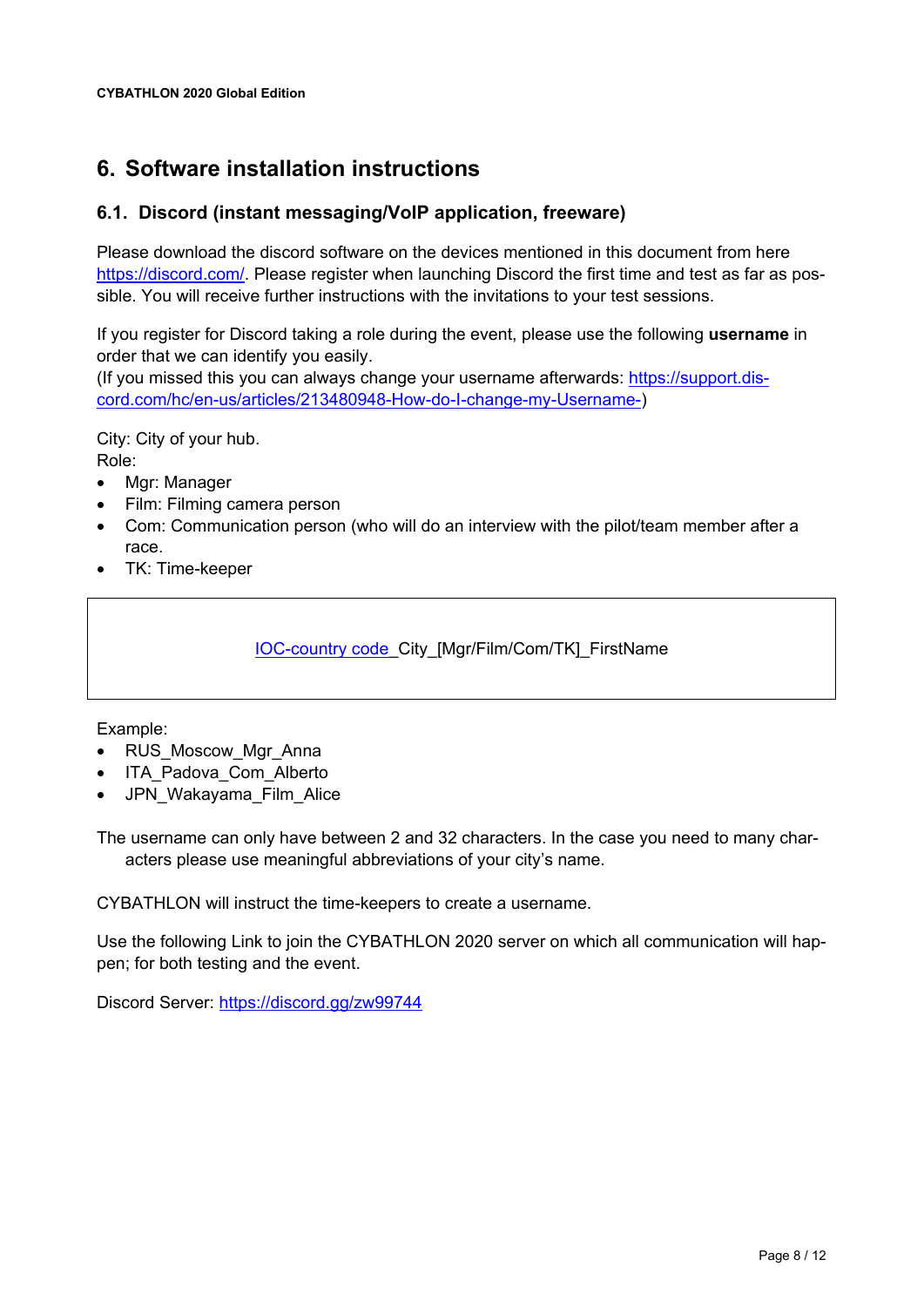### <span id="page-8-0"></span>**6.2. TACS (CYBATHLON results system software)**

Download the current TACS release:

- (1) Open the following link:<https://polybox.ethz.ch/index.php/s/SZgifFXzFb9Rp8v> and use the following password: **cybathlon**
- (2) Then download the file "TACS\_Installer.exe" by clicking on it and saving it to a location of your choosing:

|                                                        | $\times$<br>□<br>$\times$<br>$+$<br>dis. Dateien - polybox<br>A polybox.ethz.ch/index.php/s/gtLfVVNS81 • ☆ ☆<br>$\leftarrow$<br>$\rm{C}$<br>$\bullet$<br>۰<br>$\rightarrow$<br>Startseite - Dropbox<br>ETH Zürich <a> <a> myStudies <a> O2 ETH - Mail <a> MyStatistical Physics<br/><math display="inline">\mathcal{V}</math></a></a></a></a> |
|--------------------------------------------------------|-----------------------------------------------------------------------------------------------------------------------------------------------------------------------------------------------------------------------------------------------------------------------------------------------------------------------------------------------|
| polybox                                                | $\left  \cdot \right $<br>Zu Ihrer ownCloud hinzufügen<br>一                                                                                                                                                                                                                                                                                   |
| Diese Freigabe ist durch ein Passwort<br>geschützt<br> | 1 Datei Herunterladen<br>$\checkmark$<br>$\mathbf{2}$<br>TACS.exe<br>0.0.0<br>1 Datei                                                                                                                                                                                                                                                         |

- (3) After the download is complete, open TACS.exe. The TACS Setup should open and a destination folder can be chosen. Leave this path as the default one and hit install.
- (4) After the installation terminates, close the TACS Setup.

| TACS Setup<br>X<br>$\Box$<br>$\overline{\phantom{a}}$                                                                                                                 | TACS Setup<br>×                                                        |
|-----------------------------------------------------------------------------------------------------------------------------------------------------------------------|------------------------------------------------------------------------|
| <b>Choose Install Location</b><br>Choose the folder in which to install TACS.                                                                                         | <b>Installation Complete</b><br>U<br>Setup was completed successfully. |
| Setup will install TACS in the following folder. To install in a different folder, dick Browse and<br>select another folder. Click Install to start the installation. | Completed<br>Show details                                              |
| <b>Destination Folder</b><br>C: Vrogram Files (x86) \TACS<br>Browse                                                                                                   |                                                                        |
| Space required: 127.8 MB<br>Space available: 12.8 GB<br>3.<br>Nullsoft Install System v3.06.1<br>Cancel<br>Install                                                    | Nullsoft Install System v3.06.1 -<br>Close<br>Cancel<br>$<$ Bac        |

(5) The TACS Software can now be opened by clicking the shortcut on your desktop:

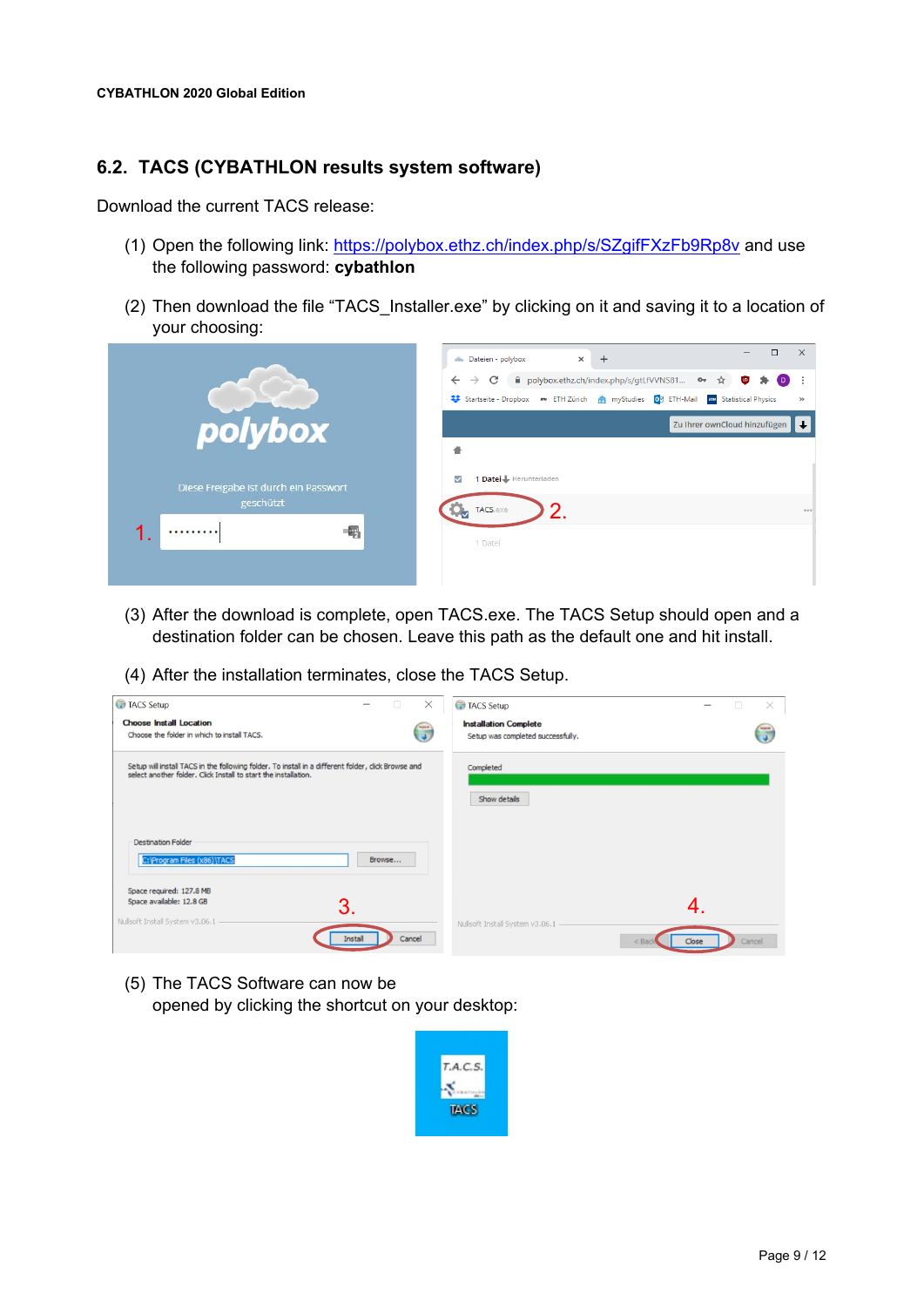(6) Adapt the following changes such that TACS is run as Administrator as default: Right click on the TACS shortcut on your desktop and select "Properties". Open the "Compatibility" tab and select "Change settings for all users". Then tick the box "Run this program as administrator". Hit "OK".

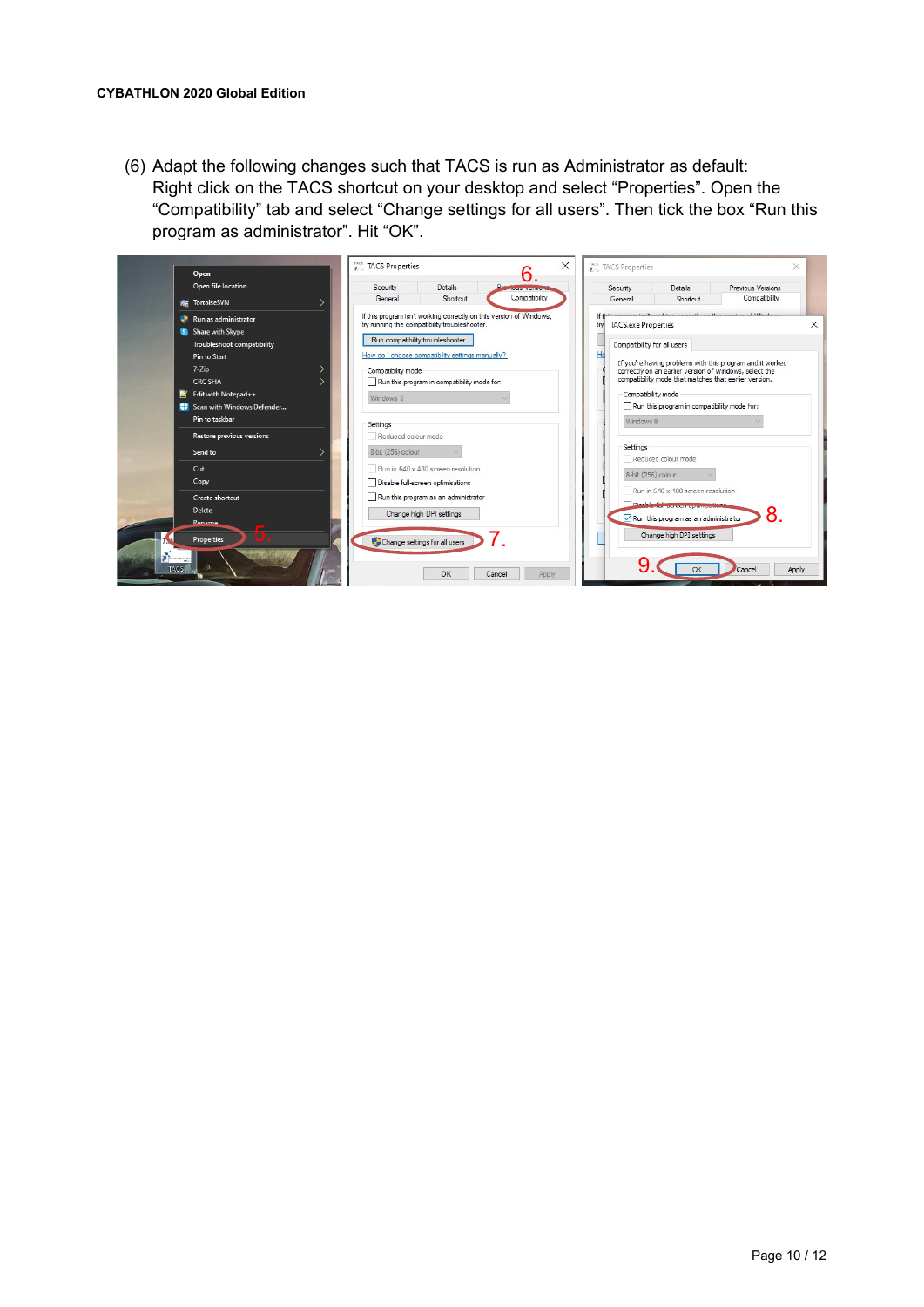### **Uninstall TACS**

Locate and open the TACS folder in your programs folder. Then execute unistall.exe, located within the TACS folder

| Đ.<br>La Offnon -<br>M<br>$\bar{m}_n$<br><sup>2</sup> Boarbeiten<br>Verschieben Kopieren Löschen Umbenennen Neuer<br>Eigenschaften<br><b>B</b> Writan<br>night v<br><b>Crobner</b><br>$\mathbf{r}$<br>Offnen<br>Organisieren<br>Neu<br>$\Omega$<br>"Programme (x86)" durchsuchen<br>$~\vee~$ 0<br>Änderungsdaturn<br><b>I</b> TACS<br>05.10.2020 18:09<br>29.09.2020 11:53<br>KeePass Password Safe 2<br>25.09.2020.09:35<br>24.09.2020 08:32<br><b>Dropbox</b> | El Alles auswählen<br>Nichts auswählen<br>Auswahl umkehren<br>Auswählen<br>Typ<br>Dateiordnes<br>Dateiordner<br>Dateiordner<br>Dateiordnes | $\bullet$<br>Größe <sup>A</sup> | Dates <sup>1</sup><br>Start<br>Treigeben<br>Ansicht<br>& Ausschneiden<br>$\mathcal{R}$<br>two Pfad kopieren<br>An Schnellzugriff Kopieren Einfügen<br>Verknüpfung einfügen<br>anheiten<br>Zwischenablage<br>> Dieser PC > OS (C) > Programme (x86) > TACS<br>4 - -<br><b>J</b> Downloads<br>$M$ asik<br><b>W</b> Videos<br>$2 - OS (C)$ | Verschieben Kopieren Löschen Umbenennen<br>Neuer<br>$n = \sqrt{2}$<br>Ordner<br>nach*<br>Organisieren<br>Neu<br>$\vee$ 0<br>$\hat{\phantom{a}}$<br>Name.<br><b>b</b> bin<br>Codes<br><b>Histories</b> | $\overline{\mathcal{A}}$ .<br>L. Officen -<br>$\checkmark$<br>65.4<br>Saarbeiten<br>Eigenschaften<br><b>Ba Verlauf</b><br>Ottoen<br>O TACS" durchsuchen<br>Anderungsdatum<br>05.10.2020 18:09<br>05.10.2020.18:09 | $\land$ 0<br>Hi Alles auswählen<br>Nichts auswählen<br>ci <sup>1</sup> Autwahl umkehren<br>Auswählen<br>Typ<br>Detaiordner<br>Dateicyclner |
|-----------------------------------------------------------------------------------------------------------------------------------------------------------------------------------------------------------------------------------------------------------------------------------------------------------------------------------------------------------------------------------------------------------------------------------------------------------------|--------------------------------------------------------------------------------------------------------------------------------------------|---------------------------------|-----------------------------------------------------------------------------------------------------------------------------------------------------------------------------------------------------------------------------------------------------------------------------------------------------------------------------------------|-------------------------------------------------------------------------------------------------------------------------------------------------------------------------------------------------------|-------------------------------------------------------------------------------------------------------------------------------------------------------------------------------------------------------------------|--------------------------------------------------------------------------------------------------------------------------------------------|
|                                                                                                                                                                                                                                                                                                                                                                                                                                                                 |                                                                                                                                            |                                 |                                                                                                                                                                                                                                                                                                                                         |                                                                                                                                                                                                       |                                                                                                                                                                                                                   |                                                                                                                                            |
|                                                                                                                                                                                                                                                                                                                                                                                                                                                                 |                                                                                                                                            |                                 |                                                                                                                                                                                                                                                                                                                                         |                                                                                                                                                                                                       |                                                                                                                                                                                                                   |                                                                                                                                            |
|                                                                                                                                                                                                                                                                                                                                                                                                                                                                 |                                                                                                                                            |                                 |                                                                                                                                                                                                                                                                                                                                         |                                                                                                                                                                                                       |                                                                                                                                                                                                                   |                                                                                                                                            |
|                                                                                                                                                                                                                                                                                                                                                                                                                                                                 |                                                                                                                                            |                                 |                                                                                                                                                                                                                                                                                                                                         |                                                                                                                                                                                                       |                                                                                                                                                                                                                   |                                                                                                                                            |
|                                                                                                                                                                                                                                                                                                                                                                                                                                                                 |                                                                                                                                            |                                 |                                                                                                                                                                                                                                                                                                                                         |                                                                                                                                                                                                       |                                                                                                                                                                                                                   |                                                                                                                                            |
|                                                                                                                                                                                                                                                                                                                                                                                                                                                                 |                                                                                                                                            |                                 |                                                                                                                                                                                                                                                                                                                                         |                                                                                                                                                                                                       |                                                                                                                                                                                                                   |                                                                                                                                            |
|                                                                                                                                                                                                                                                                                                                                                                                                                                                                 |                                                                                                                                            |                                 |                                                                                                                                                                                                                                                                                                                                         |                                                                                                                                                                                                       | 05.10.2020 18:09                                                                                                                                                                                                  | Dateiordner                                                                                                                                |
|                                                                                                                                                                                                                                                                                                                                                                                                                                                                 |                                                                                                                                            |                                 | SWinREAgent                                                                                                                                                                                                                                                                                                                             | MonoBleedingEdge                                                                                                                                                                                      | 05.10.2020 18:09                                                                                                                                                                                                  | Deteiordner                                                                                                                                |
| Microsoft Visual Studio<br>09.09.2020 10:54                                                                                                                                                                                                                                                                                                                                                                                                                     | Dateiordner                                                                                                                                |                                 | Benutzer                                                                                                                                                                                                                                                                                                                                | TACS Data                                                                                                                                                                                             | 05.10.2020 18:09                                                                                                                                                                                                  | Dateiordner                                                                                                                                |
| <b>INVSOL</b><br>09.09.2020 10:43                                                                                                                                                                                                                                                                                                                                                                                                                               | Dateiordner                                                                                                                                |                                 |                                                                                                                                                                                                                                                                                                                                         | Visuals                                                                                                                                                                                               | 05.10.2020 18:09                                                                                                                                                                                                  | Dateiordner                                                                                                                                |
| Microsoft<br>08.09.2020 21:39                                                                                                                                                                                                                                                                                                                                                                                                                                   | Dateiordnes                                                                                                                                |                                 |                                                                                                                                                                                                                                                                                                                                         | <b>IT</b> boConfig                                                                                                                                                                                    | 02.10.2020 13:20                                                                                                                                                                                                  | JSON File                                                                                                                                  |
| Common Files<br>02.08.2020 15:48                                                                                                                                                                                                                                                                                                                                                                                                                                | Dateiordner                                                                                                                                |                                 |                                                                                                                                                                                                                                                                                                                                         |                                                                                                                                                                                                       | 18.08.2020 05:02                                                                                                                                                                                                  | Anwendung                                                                                                                                  |
| Microsoft NFT<br>02.08.2020 15:48                                                                                                                                                                                                                                                                                                                                                                                                                               | Dateiordner                                                                                                                                |                                 |                                                                                                                                                                                                                                                                                                                                         | <b>City</b> uninstall                                                                                                                                                                                 | 05.10.2020 18:09                                                                                                                                                                                                  | Anwendung                                                                                                                                  |
| MS3uld<br>02.08.2020 15:48                                                                                                                                                                                                                                                                                                                                                                                                                                      | Dateiordoce                                                                                                                                |                                 |                                                                                                                                                                                                                                                                                                                                         |                                                                                                                                                                                                       | 18.08.2020 05:03                                                                                                                                                                                                  | Anwendung                                                                                                                                  |
| <b>Windows Mail</b><br>02.08.2020 15:44                                                                                                                                                                                                                                                                                                                                                                                                                         | Dateiordner                                                                                                                                |                                 |                                                                                                                                                                                                                                                                                                                                         |                                                                                                                                                                                                       | 18.08.2020 05:03                                                                                                                                                                                                  | Anvendungserweiter                                                                                                                         |
| Windows Media Player<br>02.08.2020 15:41                                                                                                                                                                                                                                                                                                                                                                                                                        | Dateiordner                                                                                                                                |                                 |                                                                                                                                                                                                                                                                                                                                         |                                                                                                                                                                                                       |                                                                                                                                                                                                                   |                                                                                                                                            |
| Windows Photo Viewer<br>02.08.2020 15:41                                                                                                                                                                                                                                                                                                                                                                                                                        | Dateigridnes                                                                                                                               |                                 | ProgramData                                                                                                                                                                                                                                                                                                                             |                                                                                                                                                                                                       |                                                                                                                                                                                                                   |                                                                                                                                            |
| 02.08.2020 15:29                                                                                                                                                                                                                                                                                                                                                                                                                                                | Dateiordner                                                                                                                                |                                 | Programme                                                                                                                                                                                                                                                                                                                               |                                                                                                                                                                                                       |                                                                                                                                                                                                                   |                                                                                                                                            |
| <b>Internet Explorer</b><br>02.08.2020 15:28                                                                                                                                                                                                                                                                                                                                                                                                                    | Dateiordner                                                                                                                                |                                 | Programme (x86)                                                                                                                                                                                                                                                                                                                         |                                                                                                                                                                                                       |                                                                                                                                                                                                                   |                                                                                                                                            |
|                                                                                                                                                                                                                                                                                                                                                                                                                                                                 | <b>Dateiordner</b>                                                                                                                         |                                 | Python27                                                                                                                                                                                                                                                                                                                                |                                                                                                                                                                                                       |                                                                                                                                                                                                                   |                                                                                                                                            |
| 07.07.2020 09:17                                                                                                                                                                                                                                                                                                                                                                                                                                                | Deteiordner                                                                                                                                |                                 |                                                                                                                                                                                                                                                                                                                                         |                                                                                                                                                                                                       |                                                                                                                                                                                                                   |                                                                                                                                            |
| polybox                                                                                                                                                                                                                                                                                                                                                                                                                                                         | Dateiordner                                                                                                                                |                                 |                                                                                                                                                                                                                                                                                                                                         |                                                                                                                                                                                                       |                                                                                                                                                                                                                   |                                                                                                                                            |
|                                                                                                                                                                                                                                                                                                                                                                                                                                                                 | Windows Defender<br><b>Reference Assemblies</b><br>02.08.2020 15:24<br>learnWiewer<br>10.06.2020 12:09<br><b></b><br><b>ALLA LINE</b>      |                                 | ×                                                                                                                                                                                                                                                                                                                                       | cygwin64<br><b>FPGA_spartan</b><br>Intel<br>MinGW<br>OneDriveTemp<br>PerfLogs<br><b>Windows</b><br>Xilinx<br>11 Elemente                                                                              | UnityPlayer.dll<br>$\checkmark$                                                                                                                                                                                   |                                                                                                                                            |

The uninstall wizard should execute automatically and remove TACS as well as the shortcuts on your Desktop. After successful execution you should see this:

| TACS Uninstall                  |          |       | □ | $\times$ |
|---------------------------------|----------|-------|---|----------|
|                                 |          |       |   |          |
| Completed                       |          |       |   |          |
| Show details                    |          |       |   |          |
|                                 |          |       |   |          |
|                                 |          |       |   |          |
|                                 |          |       |   |          |
| Nullsoft Install System v3.06.1 |          |       |   |          |
|                                 | $<$ Back | Close |   | Cancel   |

### **6.3. 6.3 Install BCI Game Server Test-Day Version**

In case your Hub has a BCI Team, please install the latest test version of the BCI game Brain Drivers:

- (1) Open the following link:<https://polybox.ethz.ch/index.php/s/HxG6kq94VZSP6Zc> and use the following password: **cybathlon**
- (2) Download either Windows version, if your computer is running Windows or correspondingly Linux.
- (3) The game comes in a zip folder. Please unzip it and place it on the desktop of your game server.